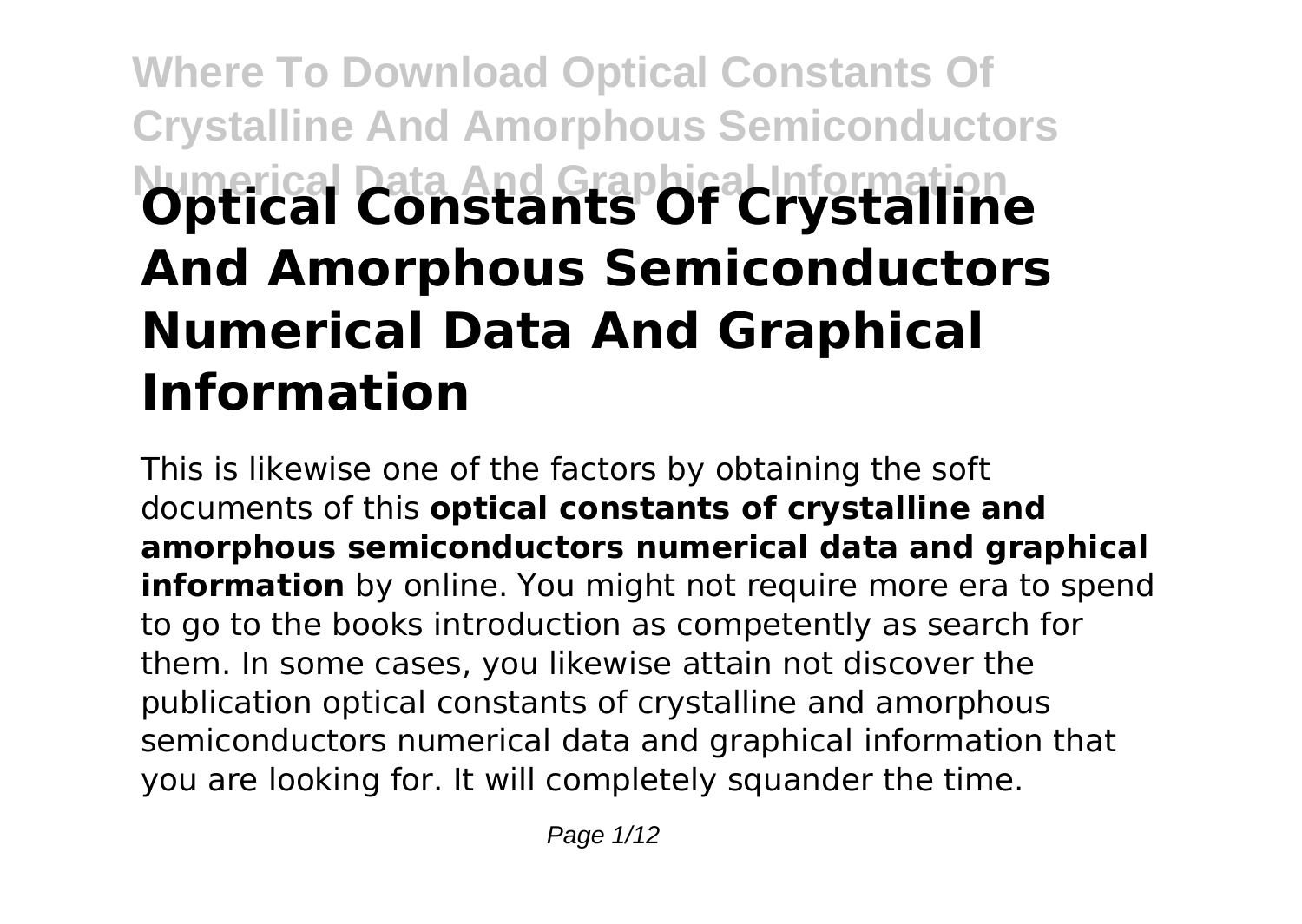## **Where To Download Optical Constants Of Crystalline And Amorphous Semiconductors Numerical Data And Graphical Information**

However below, taking into account you visit this web page, it will be therefore entirely easy to get as without difficulty as download guide optical constants of crystalline and amorphous semiconductors numerical data and graphical information

It will not give a positive response many time as we explain before. You can complete it even though affect something else at home and even in your workplace. fittingly easy! So, are you question? Just exercise just what we have the funds for below as without difficulty as review **optical constants of crystalline and amorphous semiconductors numerical data and graphical information** what you like to read!

Books Pics is a cool site that allows you to download fresh books and magazines for free. Even though it has a premium version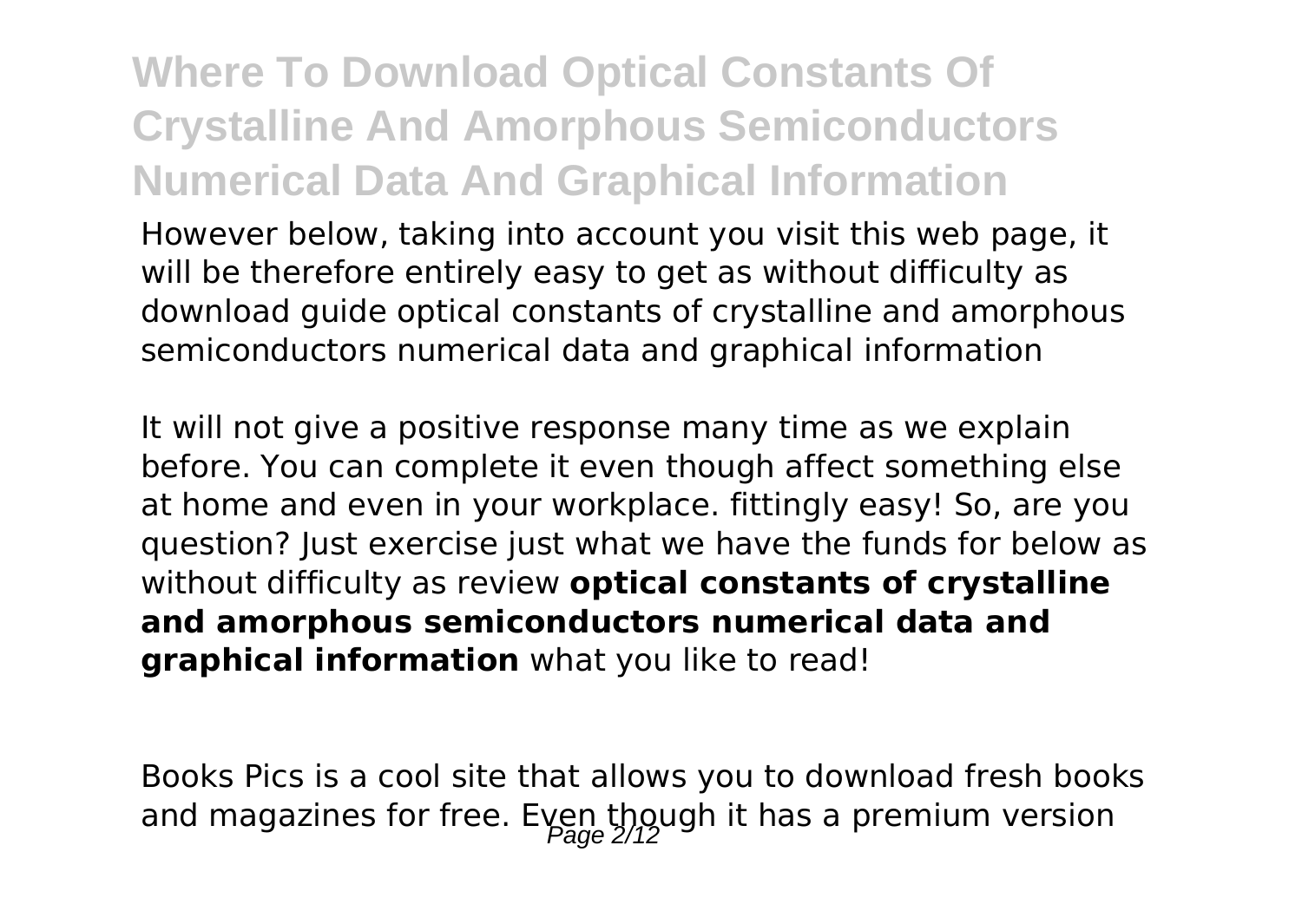**Where To Download Optical Constants Of Crystalline And Amorphous Semiconductors** for faster and unlimited download speeds, the free version does pretty well too. It features a wide variety of books and magazines every day for your daily fodder, so get to it now!

## **Optical Constants of Amorphous and Crystalline H 2 O-ice**

**...**

Self-consistent optical constants of SiO2 and Ta2O5 films have been obtained for their relevance in optical coatings from the near ultraviolet to the near infrared spectral ranges, where they are transparent and have a high refractive index contrast. Particular attention has been paid to wavelengths close to and shorter than each material cutoff.

### **Crystal Growth, Optical and Structural Properties of MNA**

**...**

We provide new, uncompromised optical constants for beta- and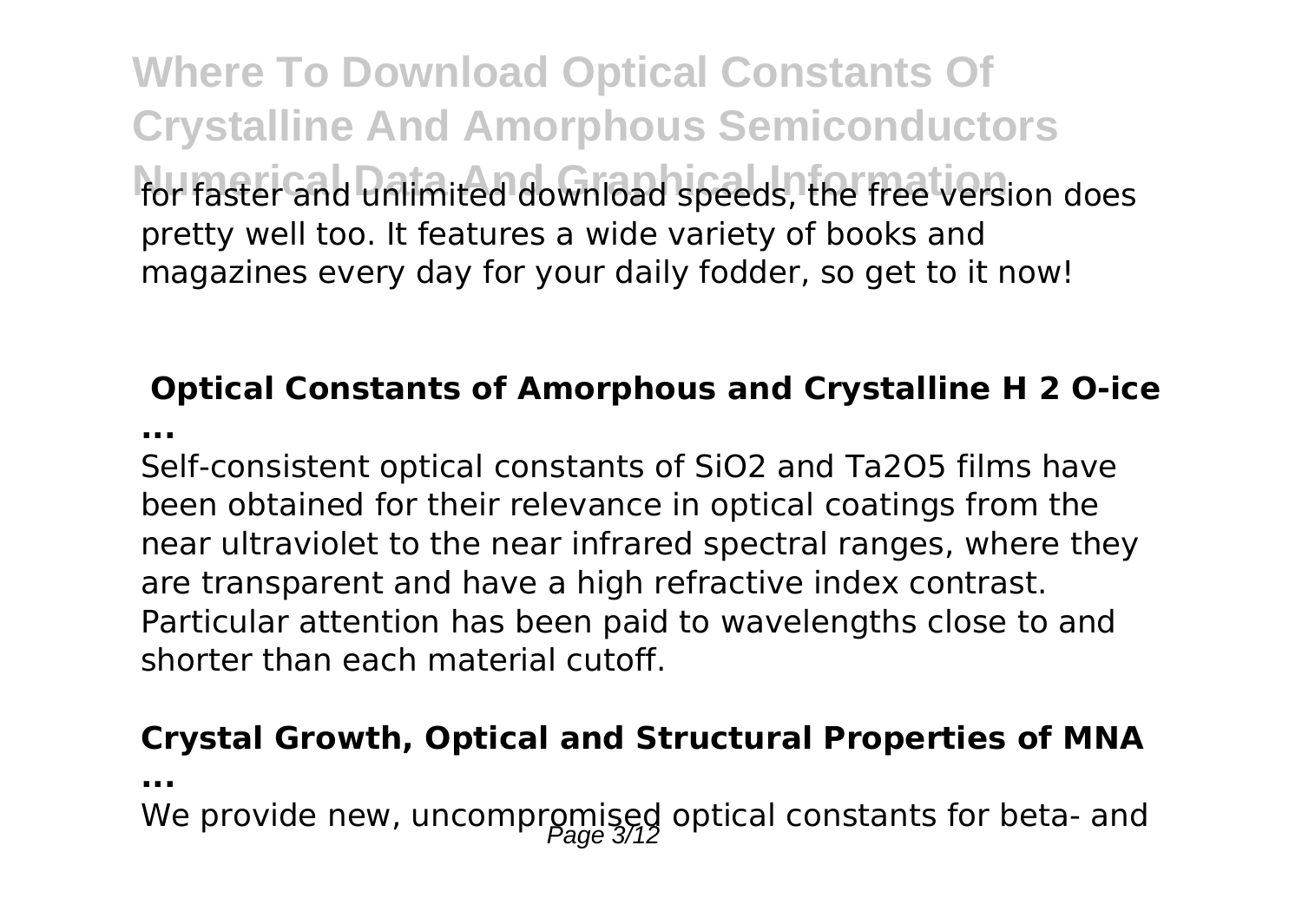**Where To Download Optical Constants Of Crystalline And Amorphous Semiconductors** alpha-SiC derived from single-crystal reflectance spectra and investigate quantitatively whether there is any difference between alpha ...

### **Refractive index of CRYSTALS - silicon**

Figure 2: This Photograph of as grown crystal of LH-mNA Determination of Optical Constant The optical behaviors of materials are imperative to determine its applications in photonics devices. To acquaintance of optical constants of a material such as optical band gap, refractive index (n), absorption coefficient (α), excitation

#### **Optical Constants Of Crystalline And Amorphous ...**

We also include optical constants in this range for crystalline H 2 O-ice at 266 K (Warren & Brandt 2008). These measurements of comparatively warm H 2 O-ice are more similar in shape to our amorphous measurements than to our crystalline spectra.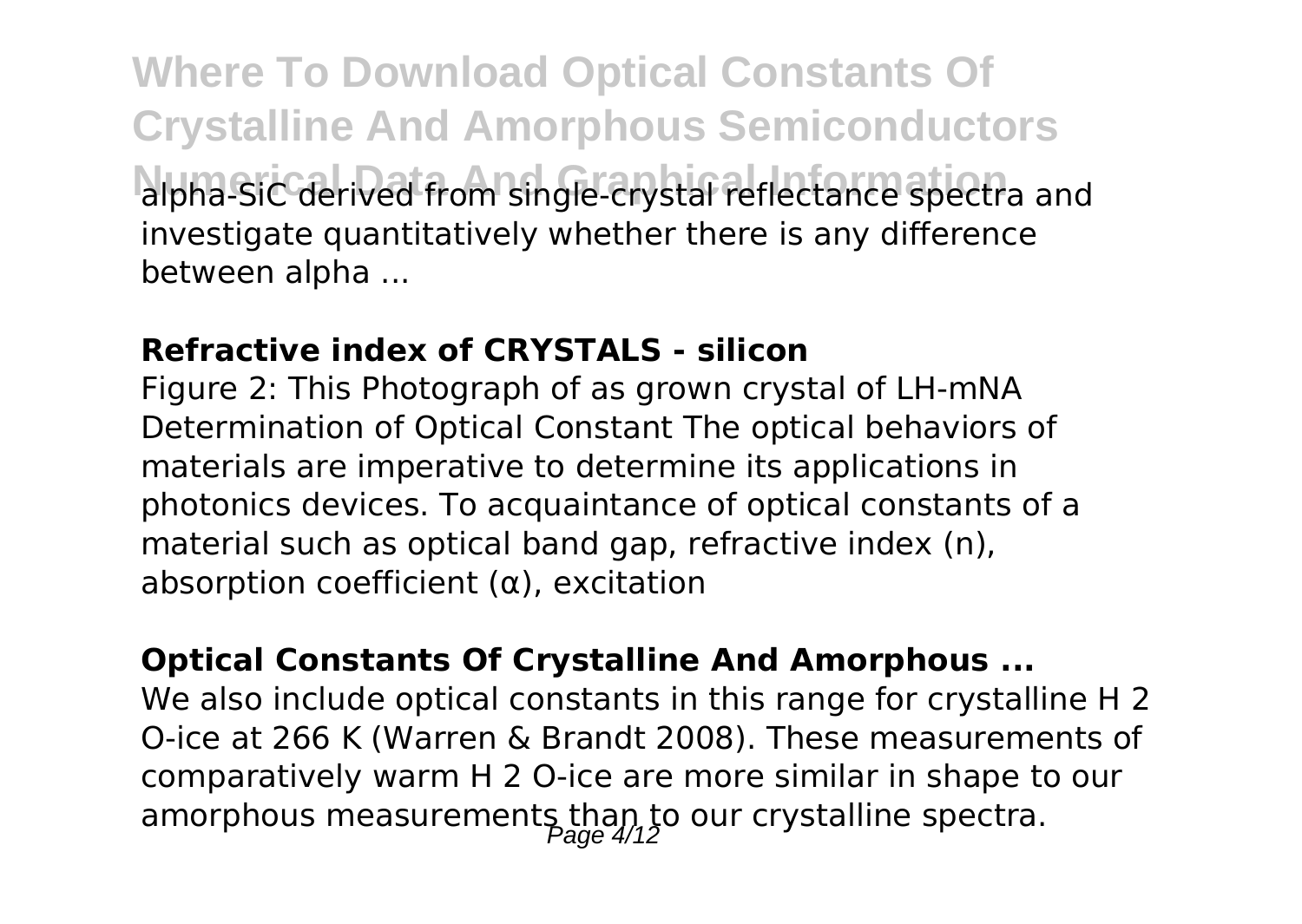**Where To Download Optical Constants Of Crystalline And Amorphous Semiconductors** However, there are still significant differences, especially near 3 μm.

### **Influence of composition on optical and dispersion ...**

optical constants. Reflectance measurements have been carried out for quartz by Spitzer and Kleinman,4 Merten,14 Onstott and Lucovsky,15 and Gervais and Piriou17 for frequencies between 300 and 2000 cm-1. Chamberlain et al.8 and Russell and Bell13 studied the optical properties of crystal quartz using a third technique,

### **Refractive index and extinction coefficient of thin film ...**

The optical constants from the mid to far infrared region are presented for the crystalline silicate particles with submicron size, i.e. olivine, forsterite, clinopyroxene and orthopyroxene particles which are considered as major constituents of interplanetary, interstellar and circumstellar dust. The olivine,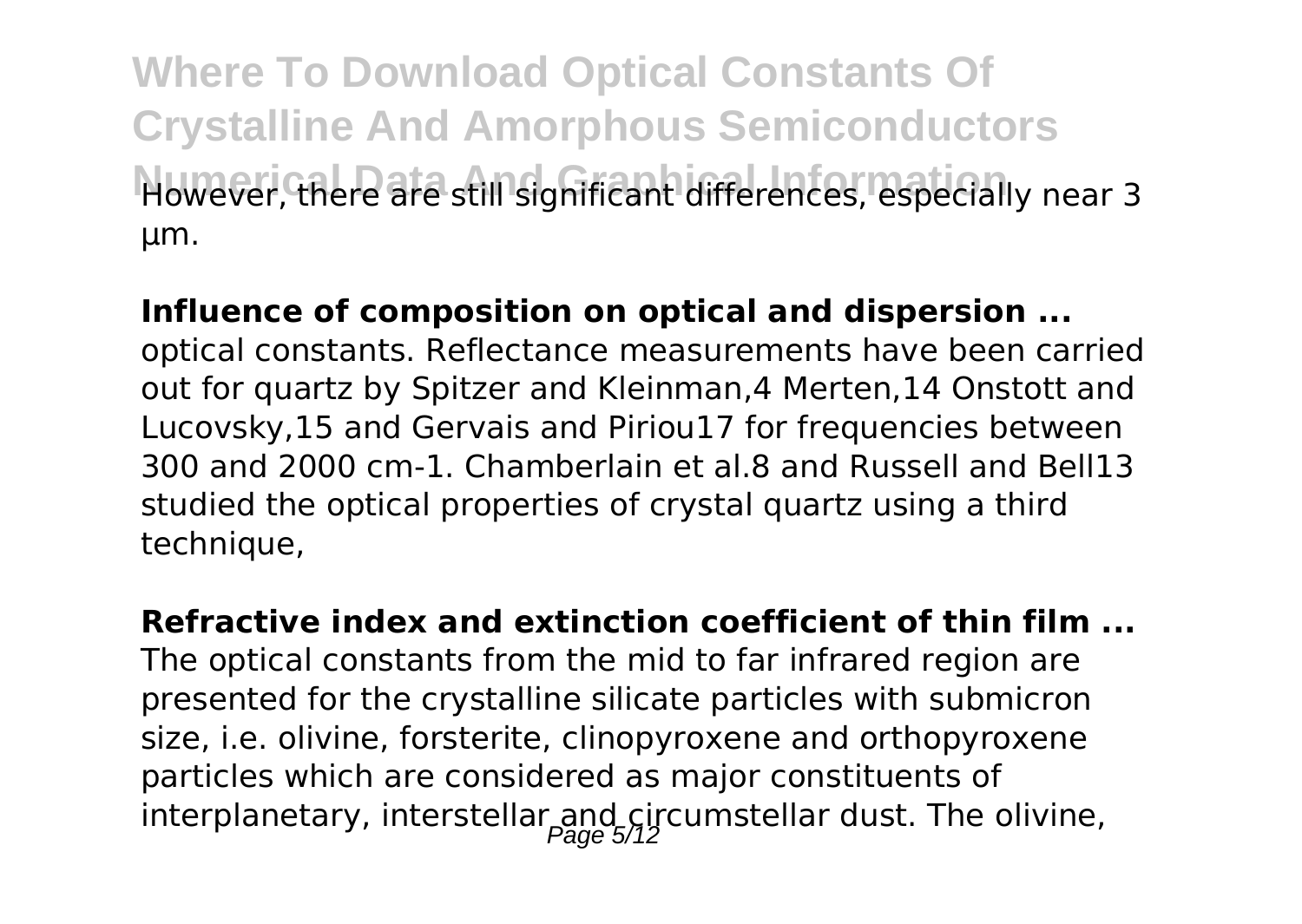**Where To Download Optical Constants Of Crystalline And Amorphous Semiconductors Numerical Data And Graphical Information** clinoproxene and orthopyroxene are natural from Ichinomegata, Akita and have the ...

**Structural, stoichiometric and optical constants of ...**

Comments. 20 °C; Crysal orientation: 111> References. G. Vuye et al.. Temperature dependence of the dielectric function of silicon using in situ spectroscopic ellipsometry, Thin Solid Films 233, 166-170 (1993) Data

**Handbook of Optical Constants of Solids | ScienceDirect** The 1986 publication relates to amorphous materials, while the 1988 publication relates to crystalline. Subsequently, in 1991, their work was included as a chapter in "The Handbook of Optical Constants". The Forouhi–Bloomer dispersion equations describe how photons of varying energies interact with thin films.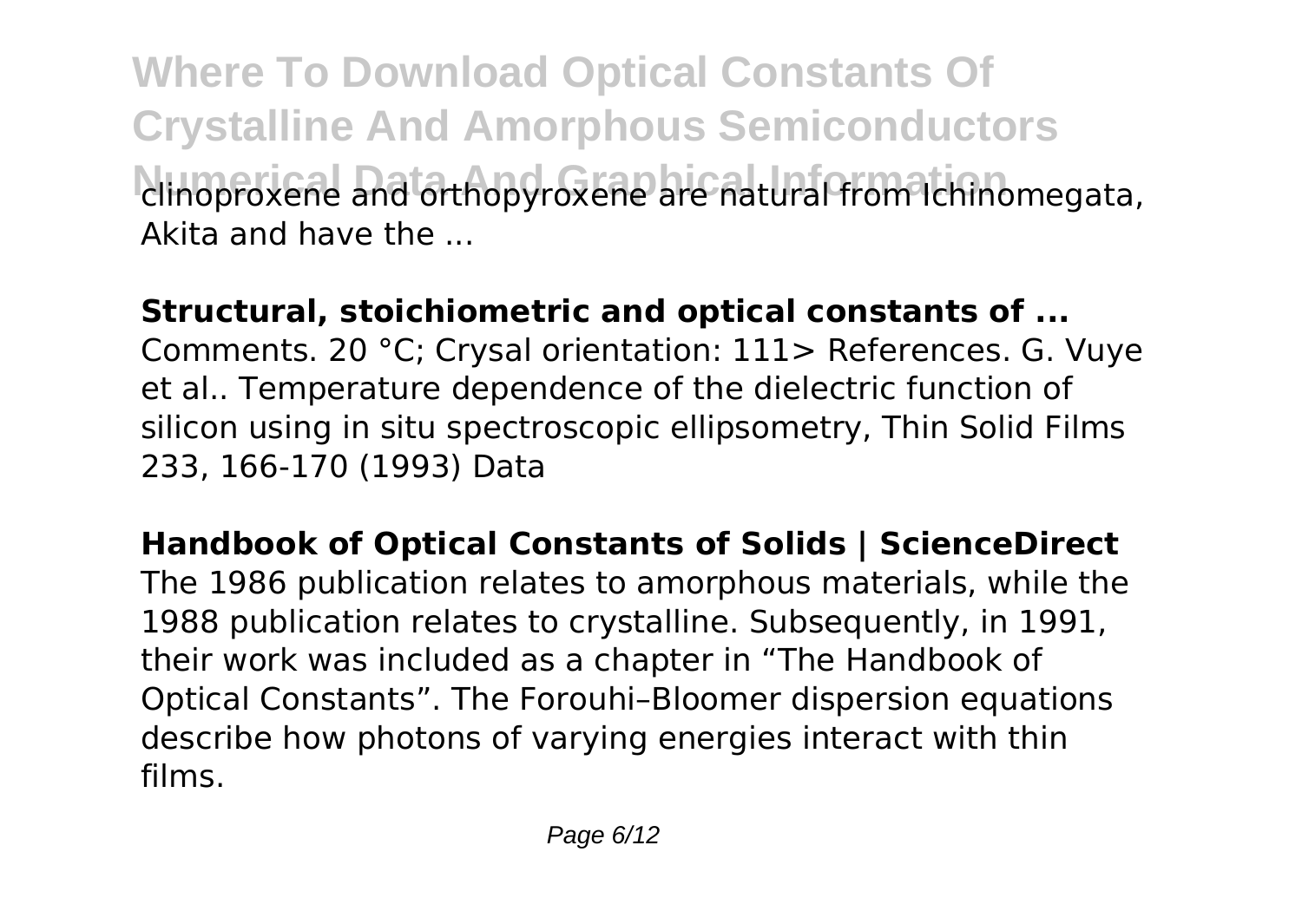## **Where To Download Optical Constants Of Crystalline And Amorphous Semiconductors NUMERICAL CONSTANTS OF AMORPHOUS AND CRYSTALLINE H2O-ICE: 2 ...**

optical properties of crystalline and amorphous semiconductors materials and fundamental principles By Seiichi Morimura FILE ID 1499cb Freemium Media Library Optical Properties Of Crystalline And ... optical constants of crystalline and amorphous semiconductors numerical knowledge of the optical

**Optical constants of crystalline WO3 deposited by ...** Optical Constants Of Crystalline And This book presents data on the optical constants of crystalline and amorphous semiconductors. A complete set of the optical constants are presented in this book. They are: the complex dielectric constant  $(E=e.+ieL)$ , complex refractive index  $(n*-n+ik)$ ,

## **Optical Constants of Crystalline and Amorphous ...**

Optical dielectric constants are critical to modeling the electronic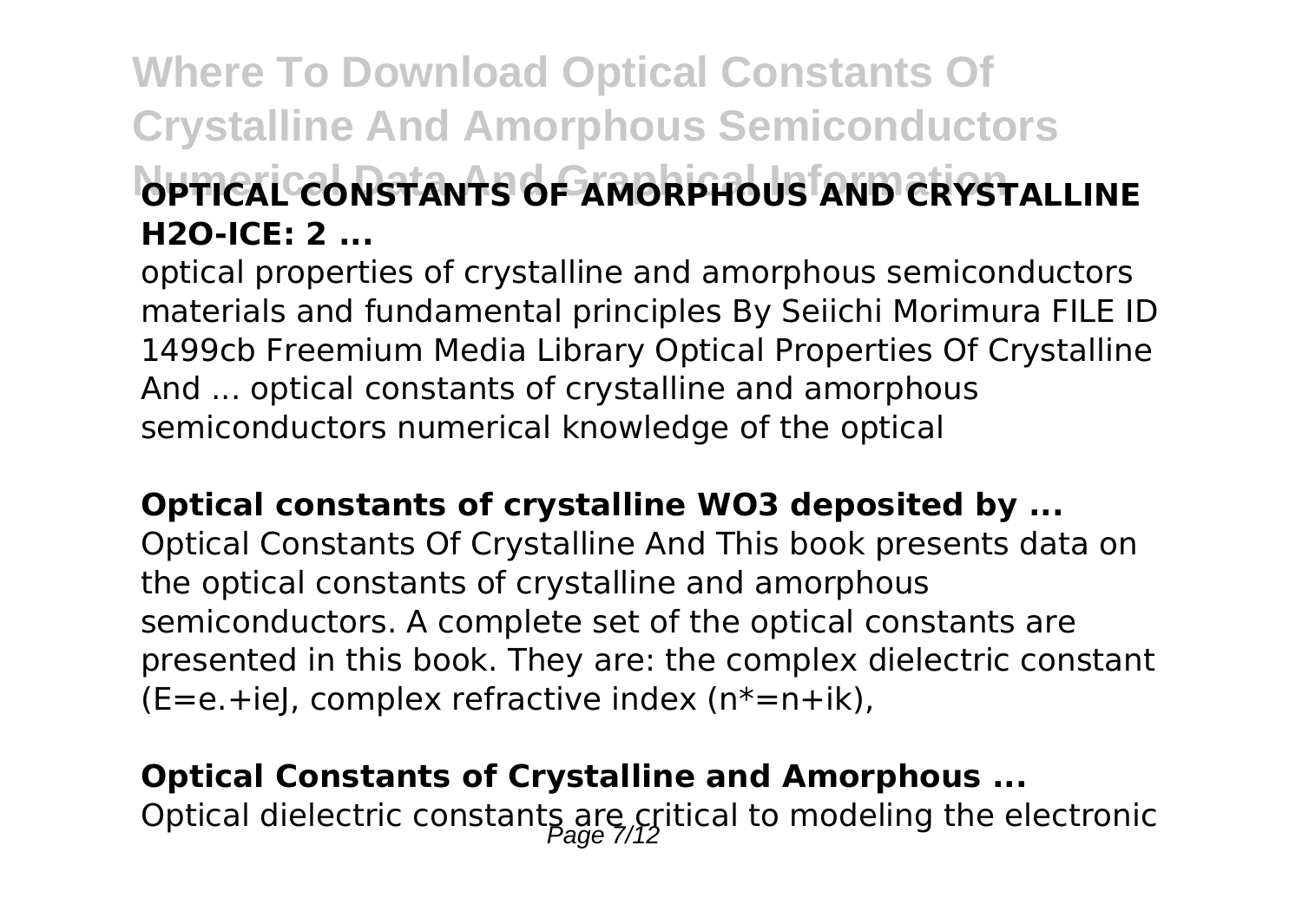**Where To Download Optical Constants Of Crystalline And Amorphous Semiconductors** and optical properties of materials. Silver, as a noble metal with low loss, has been extensively investigated. The recently developed epitaxial growths of single crystalline Ag on dielectric substrates have prompted efforts to characterize their intrinsic optical dielectric function.

**Optical Properties Of Crystalline And Amorphous ...**

Using new laboratory spectra, we have calculated the real and imaginary parts of the index of refraction of amorphous and crystalline H 2 O-ice from 20-150 K in the wavelength range 2.5-22 μm (4000-455 cm -1 ) and joined these results with previous measurement from 1.25 to 2.5 μm. These optical constants improve on previous measurements by having better temperature and spectral resolution ...

### **Optical and Elastic Constants of Crystalline Bi Sr CaCu O**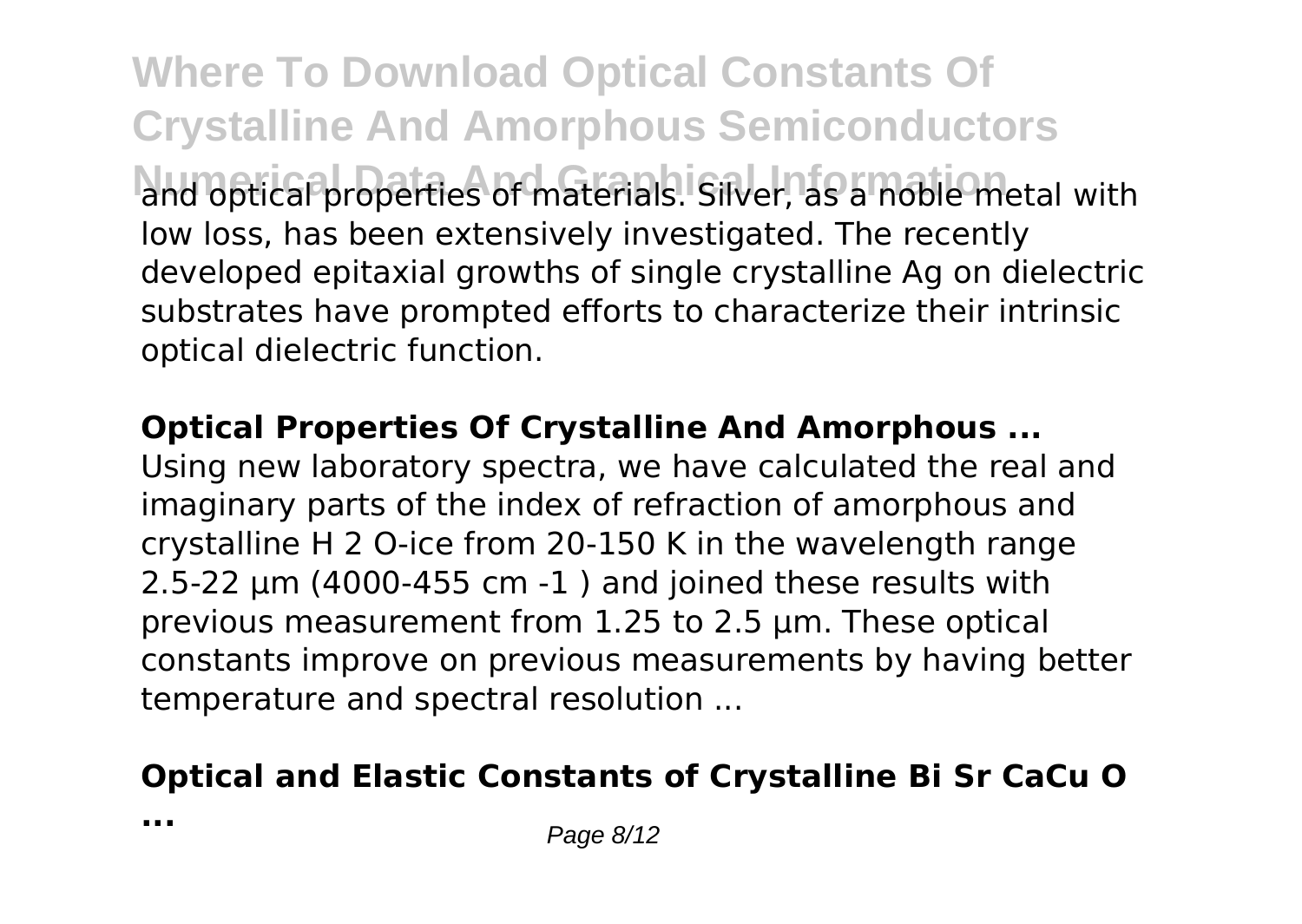**Where To Download Optical Constants Of Crystalline And Amorphous Semiconductors** Rutile is easily reduced, and the crystal can have some oxygen vacancies or titanium interstitials. It is noted that because the structure cannot be treated as a slightly perturbed cubic crystal, there are pronounced polarization effects. There are very few reports of optical constants for single-crystal TiO2 in the ultraviolet above 20 eV.

#### **Far-infrared ordinary-ray optical constants of quartz**

The flash-evaporation method was used to deposit several thin films  $(1, 1.2,$  and  $1.35\  \mu m$  thick) of undoped lead iodide on glass slides held at  $$150$ \$\$ 150 &nbsp: °C and \$\$200\$\$ 200 °C. Their X-ray diffraction patterns, scanning electron microscope micrographs, and energy-dispersive spectroscopy spectra revealed crystalline hexagonal 2H-polytypic structure and high stoichiometry ...

## **Optical constants of silica glass from extreme ultraviolet**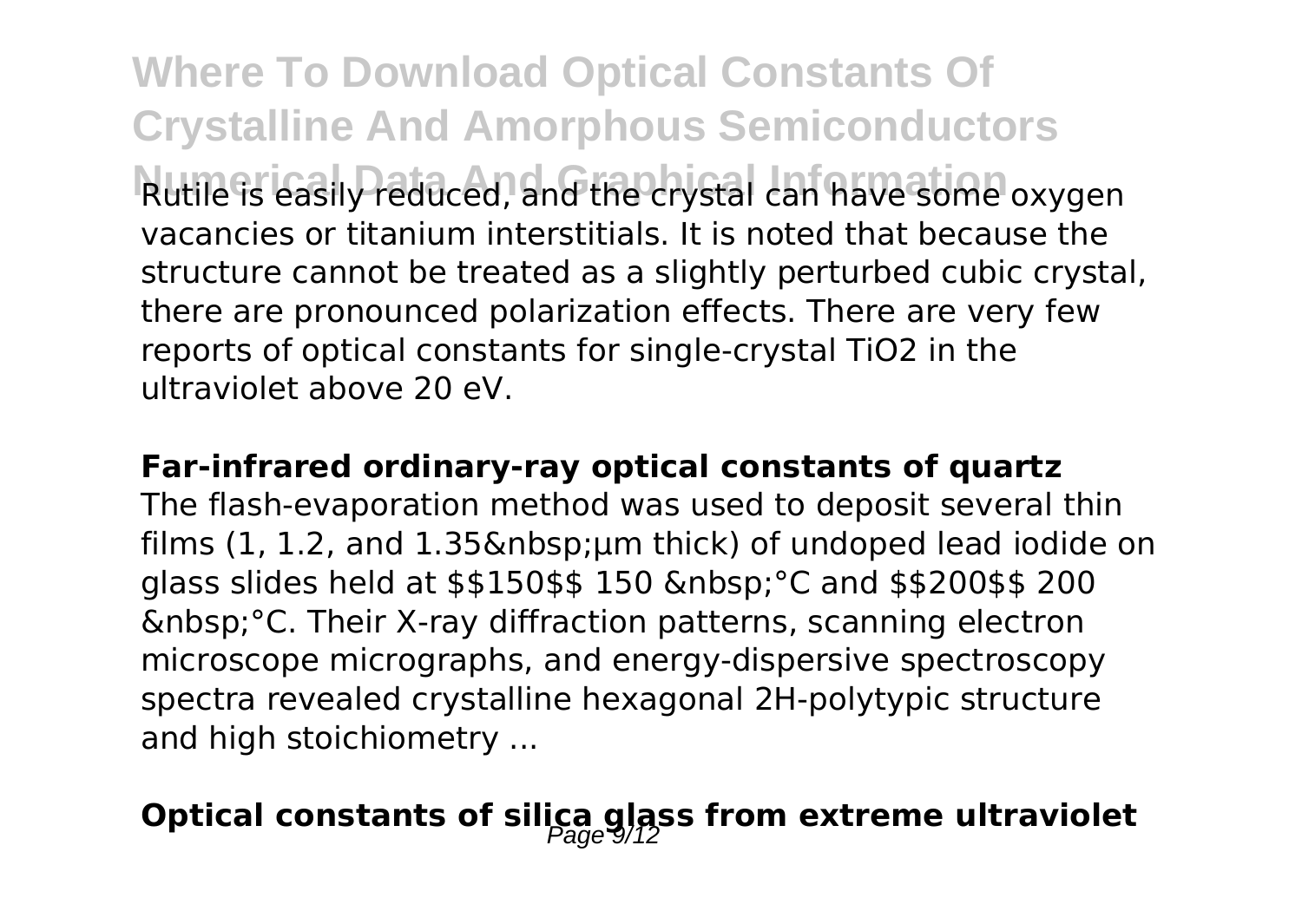**Where To Download Optical Constants Of Crystalline And Amorphous Semiconductors Numerical Data And Graphical Information ...** Non-crystalline thin films of chalcogenide Cd 50 S 50−x Se x system (30  $\leq$  x  $\leq$  50) were obtained by thermal evaporation technique onto a pre-cleaned glass substrate at a vacuum of 8.2 × 10 −4 Pa. The deposition rate and film thickness were kept constant at about 8 nm/s and 200 nm, respectively.

# **OSA | Self-consistent optical constants of SiO2 and Ta2O5**

**...**

Optical constants of silica glass from extreme ultraviolet to far infrared at near room temperature Rei Kitamura,1 Laurent Pilon,1,\* and Miroslaw Jonasz2 1Department of Mechanical and Aerospace Engineering, Henry Samueli School of Engineering and Applied Science, University of California, Los Angeles, Los Angeles, California 90095, USA

## **(PDF) Optical properties of silicon carbide for ...**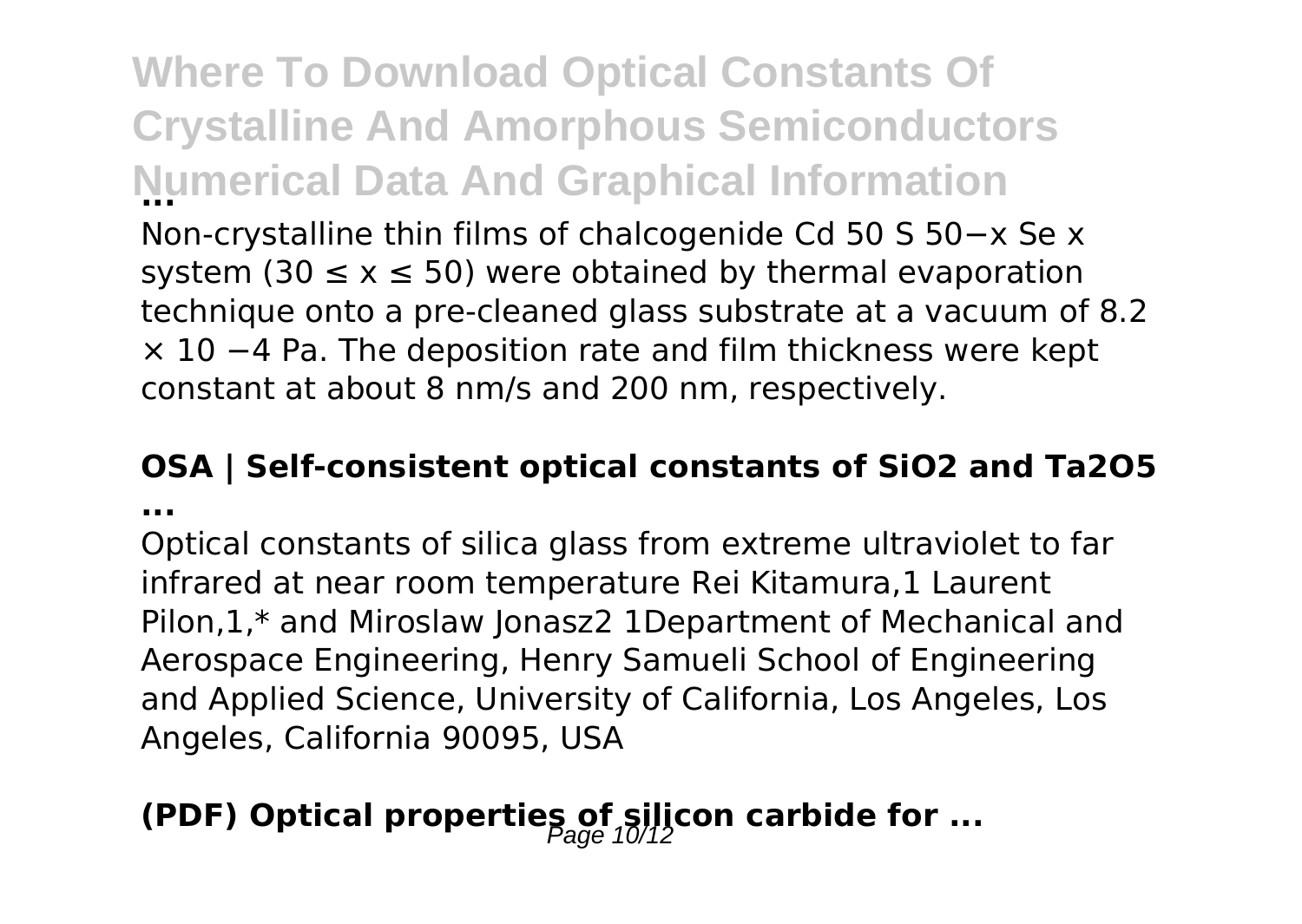**Where To Download Optical Constants Of Crystalline And Amorphous Semiconductors Numerical Data And Graphical Information** have been incorporated into our optical constant calculations. Spectra were measured and optical constants were calculated for each nitrile at a variety of temperatures, including, but not limited to, 20, 35, 50, 75, 95, and 110 K, in both the amorphous phase and the crystalline phase. This laboratory effort used a dedicated FTIR spectrometer

**OSA | Optical dielectric constants of single crystalline ...** Optical and Elastic Constants of Crystalline Bi 2Sr 2CaCu 2O 8+ by Brillouin Light Scattering Spectroscopy B. D. E. McNiven, 1J. P. F. LeBlanc, and G. T. Andrews1, 1Department of Physics and Physical Oceanography, Memorial University of Newfoundland, St. John's, Newfoundland & Labrador, Canada A1B 3X7

**The optical constants of crystalline silicate particles in ...** Crystalline WO 3-x is an infrared (IR) electrochromic material having possible applications in satellite thermal control and IR